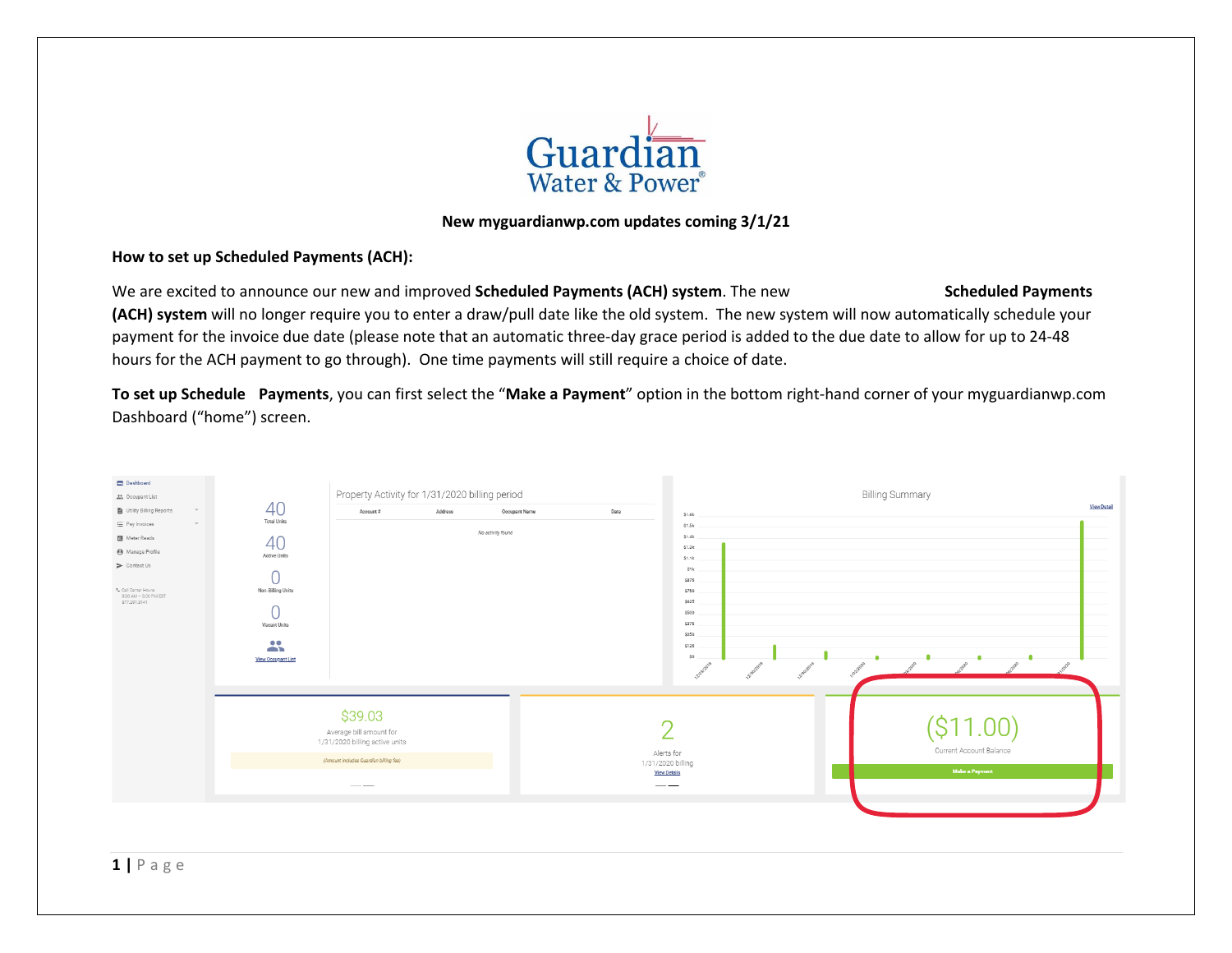"**Make a payment**" option:



**Make a Payment** 

As an alternative, you can also select "**Pay Invoices**" out to the left and then click "**Schedule Payment**":



**2 |** P a g e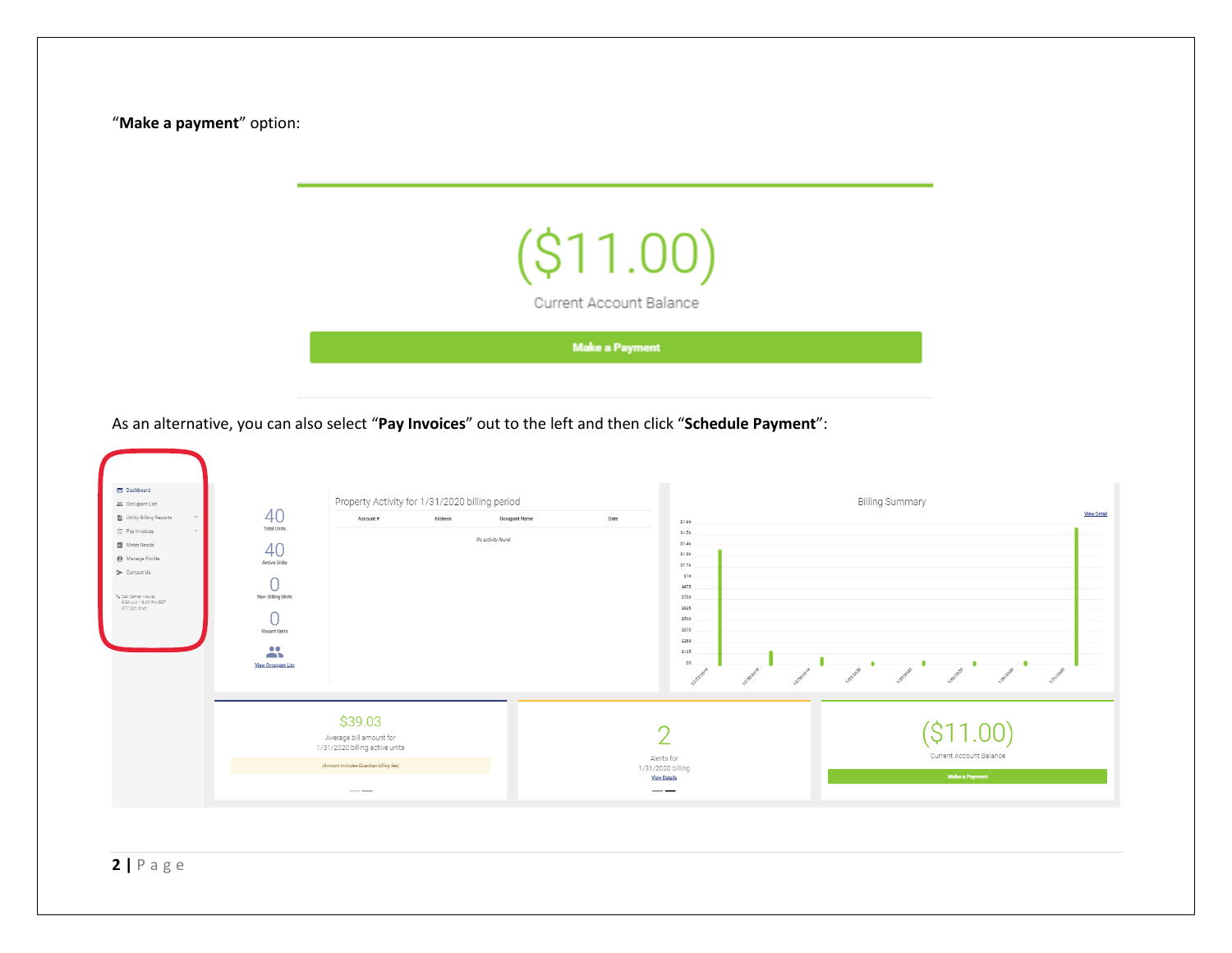#### "**Schedule Payment**" option:

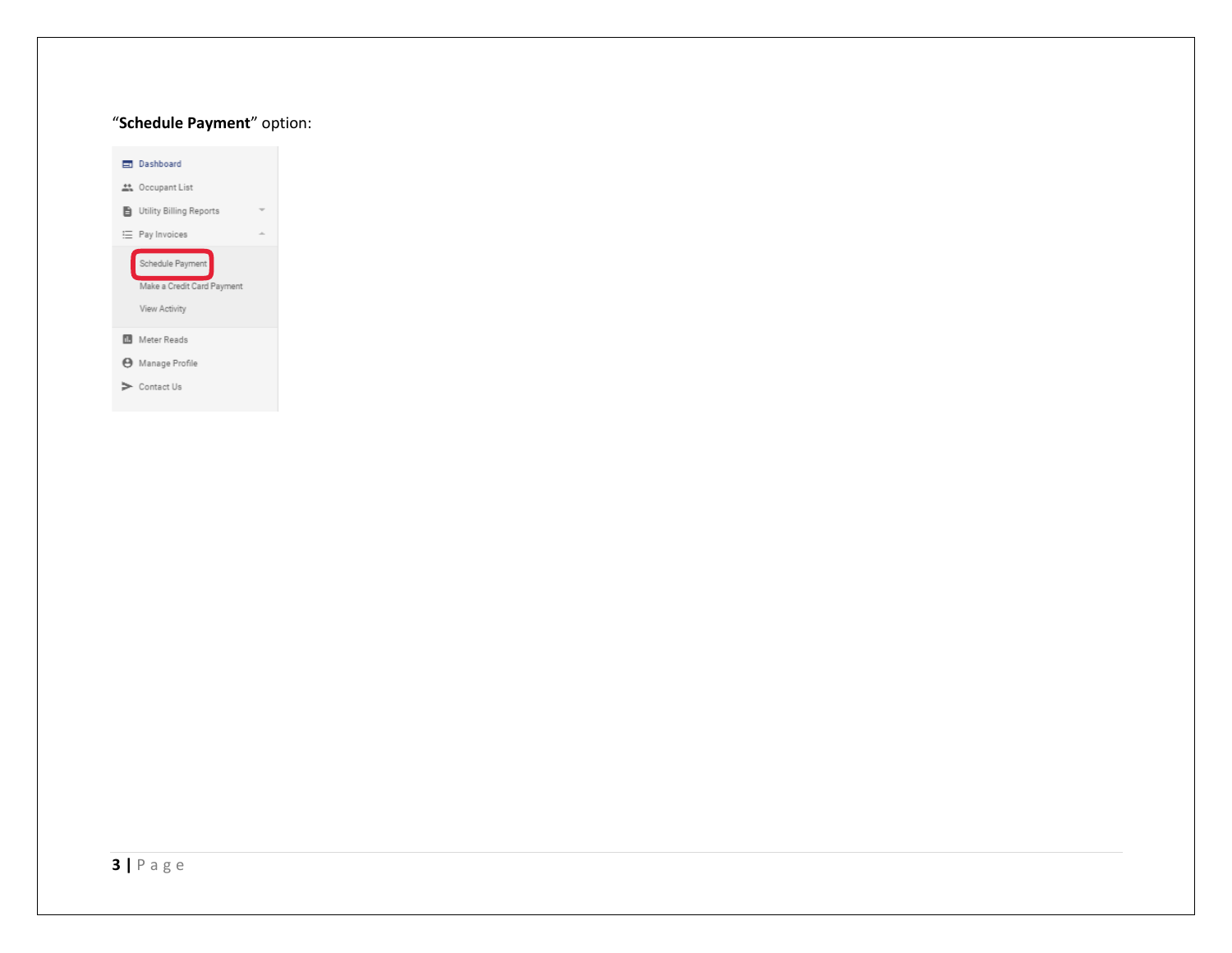**Once you are at this screen, simply fill in the required information** including bank account and routing numbers. You will leave the payment type as "**Automatic/Recurring Payments**". You can opt into text message alerts as well (please note that you must include the correct cell provider), which will send you an automated text message 3 days before schedule payment is to occur. If you have a balance at the time of signup, the system will pay down the balance to \$0 immediately to prevent any late fees. The system will then schedule payments as invoices are produced. When all information is filled in, simply click "**Confirm**".

| Set Up Scheduled Payments                                                                                                                                                                                                                                                                                                                                                                                                                                                                                                                                                                                                                              |                                                                                                                                                                                                                                                                                                                                                                                                                                            |                                                                                                                                                                                                             |                                     |  |
|--------------------------------------------------------------------------------------------------------------------------------------------------------------------------------------------------------------------------------------------------------------------------------------------------------------------------------------------------------------------------------------------------------------------------------------------------------------------------------------------------------------------------------------------------------------------------------------------------------------------------------------------------------|--------------------------------------------------------------------------------------------------------------------------------------------------------------------------------------------------------------------------------------------------------------------------------------------------------------------------------------------------------------------------------------------------------------------------------------------|-------------------------------------------------------------------------------------------------------------------------------------------------------------------------------------------------------------|-------------------------------------|--|
| 41234567896 000123456789 1234<br>$\odot$<br><b>Location of Required Values:</b><br>Routing Number Account Number<br><b>Check Number</b><br>23456789 000123456789<br>1234<br>$\frac{1}{2} \left( \frac{1}{2} \right) \left( \frac{1}{2} \right) \left( \frac{1}{2} \right) \left( \frac{1}{2} \right) \left( \frac{1}{2} \right) \left( \frac{1}{2} \right) \left( \frac{1}{2} \right) \left( \frac{1}{2} \right) \left( \frac{1}{2} \right) \left( \frac{1}{2} \right) \left( \frac{1}{2} \right) \left( \frac{1}{2} \right) \left( \frac{1}{2} \right) \left( \frac{1}{2} \right) \left( \frac{1}{2} \right) \left( \frac{1}{2} \right) \left( \frac$ |                                                                                                                                                                                                                                                                                                                                                                                                                                            |                                                                                                                                                                                                             |                                     |  |
| <b>Account Type</b><br>Checking                                                                                                                                                                                                                                                                                                                                                                                                                                                                                                                                                                                                                        |                                                                                                                                                                                                                                                                                                                                                                                                                                            |                                                                                                                                                                                                             |                                     |  |
| <b>Routing Number</b>                                                                                                                                                                                                                                                                                                                                                                                                                                                                                                                                                                                                                                  |                                                                                                                                                                                                                                                                                                                                                                                                                                            | <b>Confirm Routing Number</b>                                                                                                                                                                               |                                     |  |
| Must be 9 digits                                                                                                                                                                                                                                                                                                                                                                                                                                                                                                                                                                                                                                       |                                                                                                                                                                                                                                                                                                                                                                                                                                            | Must be 9 digits                                                                                                                                                                                            |                                     |  |
| <b>Bank Account Number</b>                                                                                                                                                                                                                                                                                                                                                                                                                                                                                                                                                                                                                             |                                                                                                                                                                                                                                                                                                                                                                                                                                            | <b>Confirm Bank Account Number</b>                                                                                                                                                                          |                                     |  |
| Must be 4-17 digits                                                                                                                                                                                                                                                                                                                                                                                                                                                                                                                                                                                                                                    |                                                                                                                                                                                                                                                                                                                                                                                                                                            | Must be 4-17 digits                                                                                                                                                                                         |                                     |  |
| Payment Type<br><b>Current Balance</b><br>(S11.00)<br><b>Automatic Recurring Payments</b><br>$\checkmark$                                                                                                                                                                                                                                                                                                                                                                                                                                                                                                                                              |                                                                                                                                                                                                                                                                                                                                                                                                                                            | PLEASE NOTE:<br>If you have a current balance as of today, your current balance will be paid down immediately. The automatic recurring payments will then occur on the due date of each subsequent invoice. |                                     |  |
| <b>Email</b>                                                                                                                                                                                                                                                                                                                                                                                                                                                                                                                                                                                                                                           | <b>Cell Phone Messaging</b>                                                                                                                                                                                                                                                                                                                                                                                                                | <b>Cell Phone Carrier</b>                                                                                                                                                                                   |                                     |  |
|                                                                                                                                                                                                                                                                                                                                                                                                                                                                                                                                                                                                                                                        |                                                                                                                                                                                                                                                                                                                                                                                                                                            | None<br>$\sim$ 1                                                                                                                                                                                            | Enable Cell Phone Messaging via SMS |  |
| I hereby authorize Guardian Water & Power to automatically withdraw the total amount due on my account from my checking account on the due date of each invoice.<br>٠<br>I authorize scheduled payments                                                                                                                                                                                                                                                                                                                                                                                                                                                | PLEASE NOTE: If you have a current balance as of today, your current balance will be paid down immediately. The automatic recurring payments will then occur on the due date of each subsequent invoice.<br>I understand and acknowledge that I authorize the financial institution hereto accept such transactions initiated by Guardian Water & Power. The withdrawals shall be made from my checking account on the due date of the inv |                                                                                                                                                                                                             |                                     |  |
| Cancel                                                                                                                                                                                                                                                                                                                                                                                                                                                                                                                                                                                                                                                 |                                                                                                                                                                                                                                                                                                                                                                                                                                            |                                                                                                                                                                                                             |                                     |  |
|                                                                                                                                                                                                                                                                                                                                                                                                                                                                                                                                                                                                                                                        |                                                                                                                                                                                                                                                                                                                                                                                                                                            |                                                                                                                                                                                                             |                                     |  |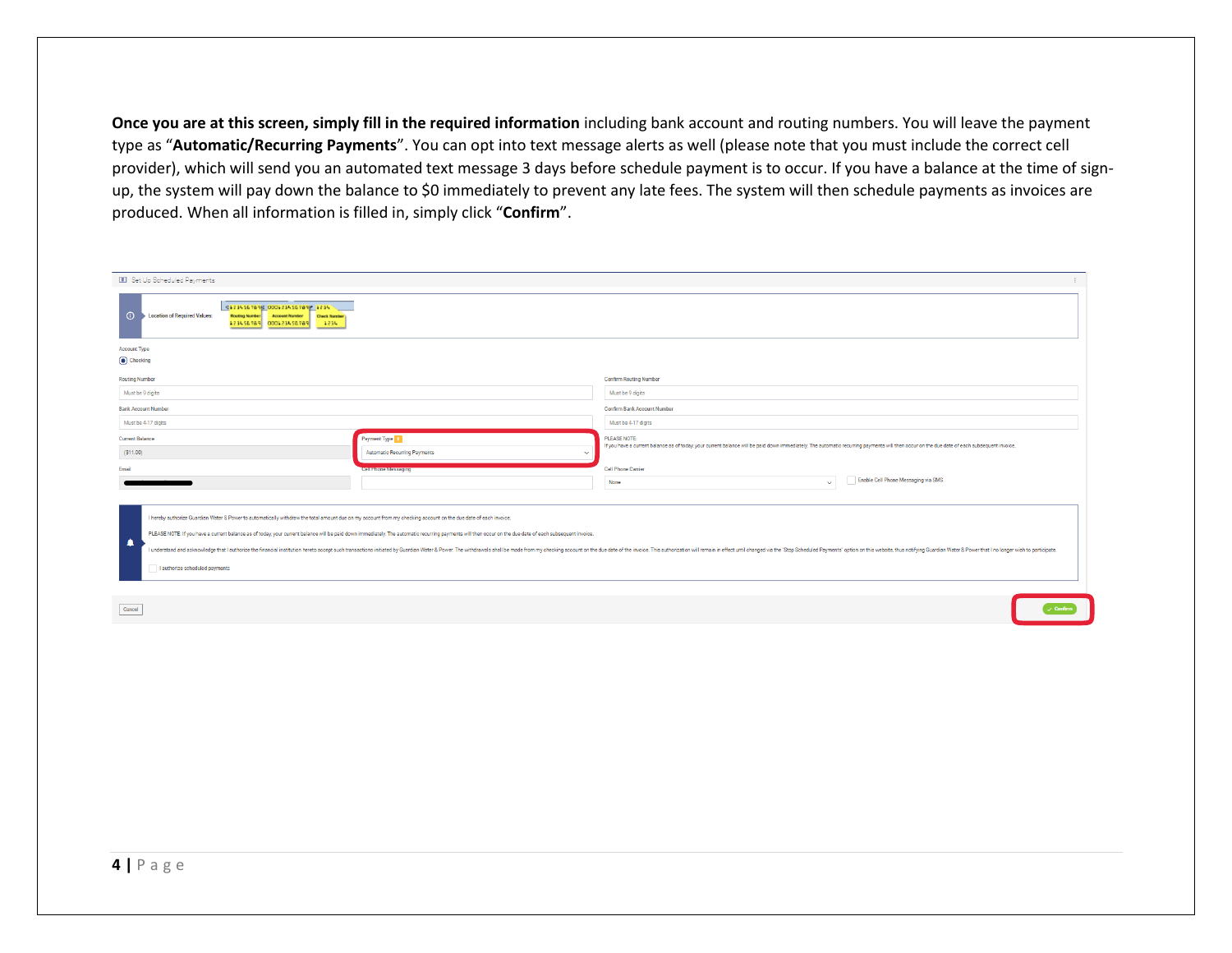If you do not wish to sign up for automatic/recurring payments, you can schedule a "**One Time Payment**" instead. Please note to avoid late fees, you will need to manually schedule a payment before your due date in the future as invoices are created.

To set up a One Time Payment, simply fill in the required information and select "One Time Payment". You will then be prompted to fill in an amount and a payment date.

| <b>III</b> Set Up Scheduled Payments                                                                                                                                                                                                                                                                                                                                                                                                                                                                                                                                                                                                                                                                                                                                                                                                                                                                                                                                                                                                                                                                                          |                                                                                                                                                                                                                                |                               | Æ.                                  |  |
|-------------------------------------------------------------------------------------------------------------------------------------------------------------------------------------------------------------------------------------------------------------------------------------------------------------------------------------------------------------------------------------------------------------------------------------------------------------------------------------------------------------------------------------------------------------------------------------------------------------------------------------------------------------------------------------------------------------------------------------------------------------------------------------------------------------------------------------------------------------------------------------------------------------------------------------------------------------------------------------------------------------------------------------------------------------------------------------------------------------------------------|--------------------------------------------------------------------------------------------------------------------------------------------------------------------------------------------------------------------------------|-------------------------------|-------------------------------------|--|
| 41234567896 000123456789 1234<br>$\odot$<br>Location of Required Values:<br>Routing Number Account Number Check Number<br>$-4836$<br>P87 32 456 4000   P87 32 456<br>$\frac{1}{2} \left( \frac{1}{2} \right) \left( \frac{1}{2} \right) \left( \frac{1}{2} \right) \left( \frac{1}{2} \right) \left( \frac{1}{2} \right) \left( \frac{1}{2} \right) \left( \frac{1}{2} \right) \left( \frac{1}{2} \right) \left( \frac{1}{2} \right) \left( \frac{1}{2} \right) \left( \frac{1}{2} \right) \left( \frac{1}{2} \right) \left( \frac{1}{2} \right) \left( \frac{1}{2} \right) \left( \frac{1}{2} \right) \left( \frac{1}{2} \right) \left( \frac$<br>$\frac{1}{2} \left( \frac{1}{2} \right) \left( \frac{1}{2} \right) \left( \frac{1}{2} \right) \left( \frac{1}{2} \right) \left( \frac{1}{2} \right) \left( \frac{1}{2} \right) \left( \frac{1}{2} \right) \left( \frac{1}{2} \right) \left( \frac{1}{2} \right) \left( \frac{1}{2} \right) \left( \frac{1}{2} \right) \left( \frac{1}{2} \right) \left( \frac{1}{2} \right) \left( \frac{1}{2} \right) \left( \frac{1}{2} \right) \left( \frac{1}{2} \right) \left( \frac$ |                                                                                                                                                                                                                                |                               |                                     |  |
| <b>Account Type</b>                                                                                                                                                                                                                                                                                                                                                                                                                                                                                                                                                                                                                                                                                                                                                                                                                                                                                                                                                                                                                                                                                                           |                                                                                                                                                                                                                                |                               |                                     |  |
| Checking                                                                                                                                                                                                                                                                                                                                                                                                                                                                                                                                                                                                                                                                                                                                                                                                                                                                                                                                                                                                                                                                                                                      |                                                                                                                                                                                                                                |                               |                                     |  |
| <b>Routing Number</b>                                                                                                                                                                                                                                                                                                                                                                                                                                                                                                                                                                                                                                                                                                                                                                                                                                                                                                                                                                                                                                                                                                         |                                                                                                                                                                                                                                | <b>Confirm Routing Number</b> |                                     |  |
| Must be 9 digits                                                                                                                                                                                                                                                                                                                                                                                                                                                                                                                                                                                                                                                                                                                                                                                                                                                                                                                                                                                                                                                                                                              |                                                                                                                                                                                                                                | Must be 9 digits              |                                     |  |
| <b>Bank Account Number</b>                                                                                                                                                                                                                                                                                                                                                                                                                                                                                                                                                                                                                                                                                                                                                                                                                                                                                                                                                                                                                                                                                                    |                                                                                                                                                                                                                                | Confirm Bank Account Number   |                                     |  |
| Must be 4-17 digits                                                                                                                                                                                                                                                                                                                                                                                                                                                                                                                                                                                                                                                                                                                                                                                                                                                                                                                                                                                                                                                                                                           |                                                                                                                                                                                                                                | Must be 4-17 digits           |                                     |  |
| <b>Current Balance</b>                                                                                                                                                                                                                                                                                                                                                                                                                                                                                                                                                                                                                                                                                                                                                                                                                                                                                                                                                                                                                                                                                                        | Payment Type                                                                                                                                                                                                                   | nount to Pay                  | <b>Payment Date</b>                 |  |
| (S11.00)                                                                                                                                                                                                                                                                                                                                                                                                                                                                                                                                                                                                                                                                                                                                                                                                                                                                                                                                                                                                                                                                                                                      | One Time Payment<br>$\checkmark$                                                                                                                                                                                               | 0.00                          | 2/21/2021                           |  |
| Email                                                                                                                                                                                                                                                                                                                                                                                                                                                                                                                                                                                                                                                                                                                                                                                                                                                                                                                                                                                                                                                                                                                         |                                                                                                                                                                                                                                | ell Phone Carrier             |                                     |  |
|                                                                                                                                                                                                                                                                                                                                                                                                                                                                                                                                                                                                                                                                                                                                                                                                                                                                                                                                                                                                                                                                                                                               |                                                                                                                                                                                                                                | None<br>$\sim$                | Enable Cell Phone Messaging via SMS |  |
|                                                                                                                                                                                                                                                                                                                                                                                                                                                                                                                                                                                                                                                                                                                                                                                                                                                                                                                                                                                                                                                                                                                               |                                                                                                                                                                                                                                |                               |                                     |  |
|                                                                                                                                                                                                                                                                                                                                                                                                                                                                                                                                                                                                                                                                                                                                                                                                                                                                                                                                                                                                                                                                                                                               | I hereby authorize Guardian Water & Power to withdraw the total amount specified above from my checking account on the date specified above. I understand and acknowledge that I authorize the financial institution hereto ac |                               |                                     |  |
| ∙<br>I authorize this one time payment                                                                                                                                                                                                                                                                                                                                                                                                                                                                                                                                                                                                                                                                                                                                                                                                                                                                                                                                                                                                                                                                                        |                                                                                                                                                                                                                                |                               |                                     |  |
|                                                                                                                                                                                                                                                                                                                                                                                                                                                                                                                                                                                                                                                                                                                                                                                                                                                                                                                                                                                                                                                                                                                               |                                                                                                                                                                                                                                |                               |                                     |  |
| Cancel                                                                                                                                                                                                                                                                                                                                                                                                                                                                                                                                                                                                                                                                                                                                                                                                                                                                                                                                                                                                                                                                                                                        |                                                                                                                                                                                                                                |                               |                                     |  |
|                                                                                                                                                                                                                                                                                                                                                                                                                                                                                                                                                                                                                                                                                                                                                                                                                                                                                                                                                                                                                                                                                                                               |                                                                                                                                                                                                                                |                               |                                     |  |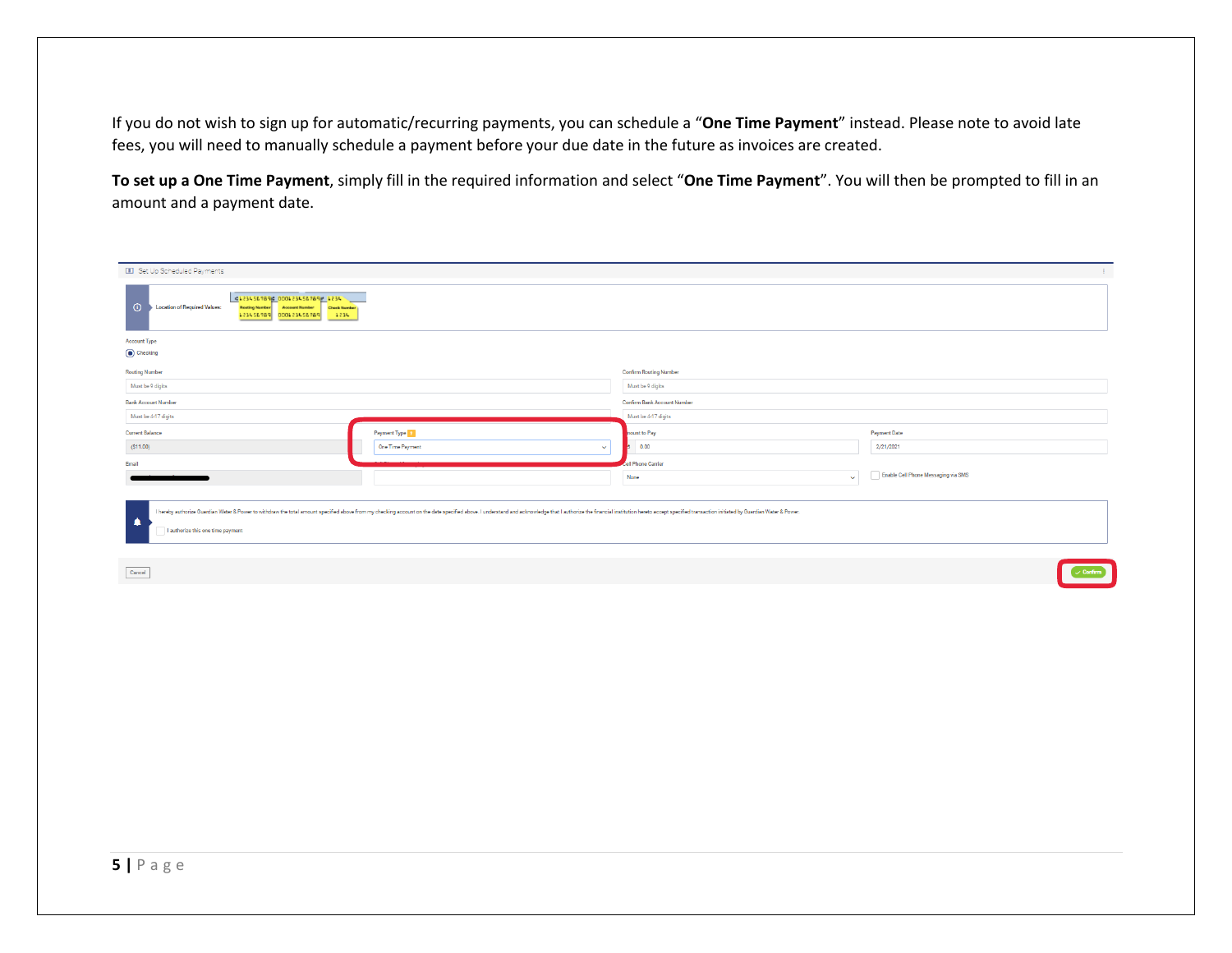#### Manage your **Scheduled Payments (ACH)**, under "**View Activity**".

On the "**View Activity"** screen you can manage text alerts, update bank information, cancel scheduled payments, unsubscribe from recurring scheduled payments, and view any upcoming scheduled payments.

| [11] Manage Scheduled Payments                          |                                                                                                                                                                                                                                                                                                                                                                                                |                            |                                   |                     |                             |
|---------------------------------------------------------|------------------------------------------------------------------------------------------------------------------------------------------------------------------------------------------------------------------------------------------------------------------------------------------------------------------------------------------------------------------------------------------------|----------------------------|-----------------------------------|---------------------|-----------------------------|
| $\odot$                                                 | If you are signed up for scheduled payments, Guardian's system will schedule the payment on your next invoice due date. Dates will populate as billing fee invoices are produced. Please note that<br>payments can take 24-48 hours to post to Guardian's system; however, there are 3 grace days following the due date to accommodate this. Payments process based on Eastern Standard Time. | Account Information        |                                   |                     |                             |
|                                                         |                                                                                                                                                                                                                                                                                                                                                                                                | Bank Account #             | Balance                           | Text Message Alerts | Cell Phone Carrier          |
|                                                         |                                                                                                                                                                                                                                                                                                                                                                                                | $***1234$                  | $$ -10.00$                        |                     |                             |
| Update Payment Options<br>Text Message Alerts           | <b>B3</b> Update Bank Information                                                                                                                                                                                                                                                                                                                                                              |                            | <b>El Submit One Time Payment</b> |                     | (b) Stop Recurring Payments |
|                                                         |                                                                                                                                                                                                                                                                                                                                                                                                |                            |                                   |                     |                             |
|                                                         |                                                                                                                                                                                                                                                                                                                                                                                                |                            |                                   |                     |                             |
|                                                         |                                                                                                                                                                                                                                                                                                                                                                                                |                            |                                   |                     |                             |
|                                                         | If you are signed up for scheduled payments, Guardian's system will schedule the payment on your next invoice due date. Dates will populate as billing fee invoices are produced. Please note that payments can take 24-48 hou                                                                                                                                                                 |                            |                                   |                     |                             |
|                                                         | <b>Amount</b>                                                                                                                                                                                                                                                                                                                                                                                  | Payment Type               |                                   |                     | 66<br>151                   |
| Cancel<br>Scheduled Payments<br>$\odot$<br>Payment Date |                                                                                                                                                                                                                                                                                                                                                                                                | No data available in table |                                   |                     |                             |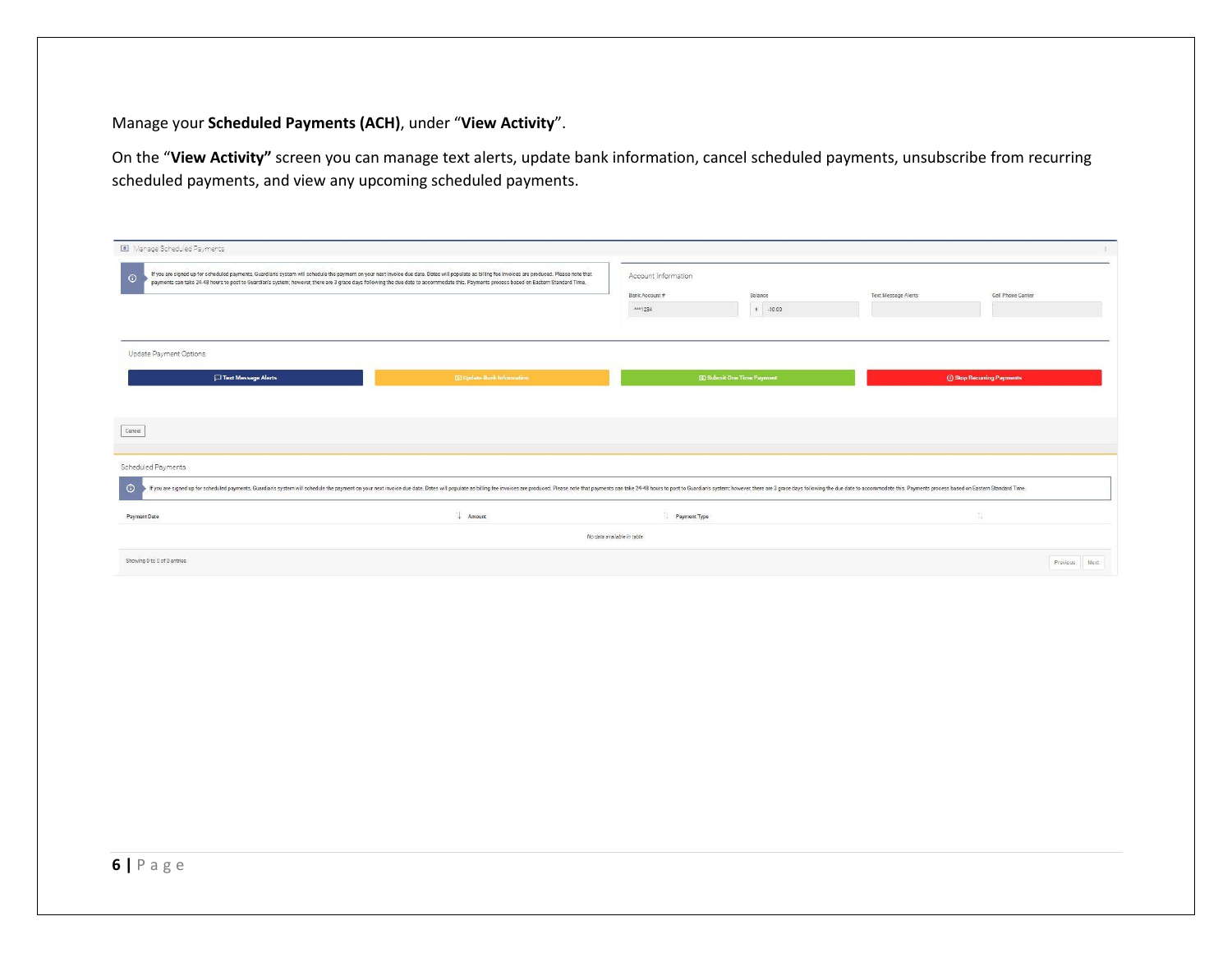#### **Text Message Alert Options**

Use this screen to change you cell phone information or cancel text alerts. Please note that your carrier information must be accurate for text message alerts to work properly.

| $\odot$                    | Text message alerts will be sent (3) days prior to funds being deducted from your bank account. |  |
|----------------------------|-------------------------------------------------------------------------------------------------|--|
| Cancel Text Message Alerts |                                                                                                 |  |
|                            |                                                                                                 |  |
| Change Text Message Number |                                                                                                 |  |
| Cell Phone Number          | Cell Phone Carrier                                                                              |  |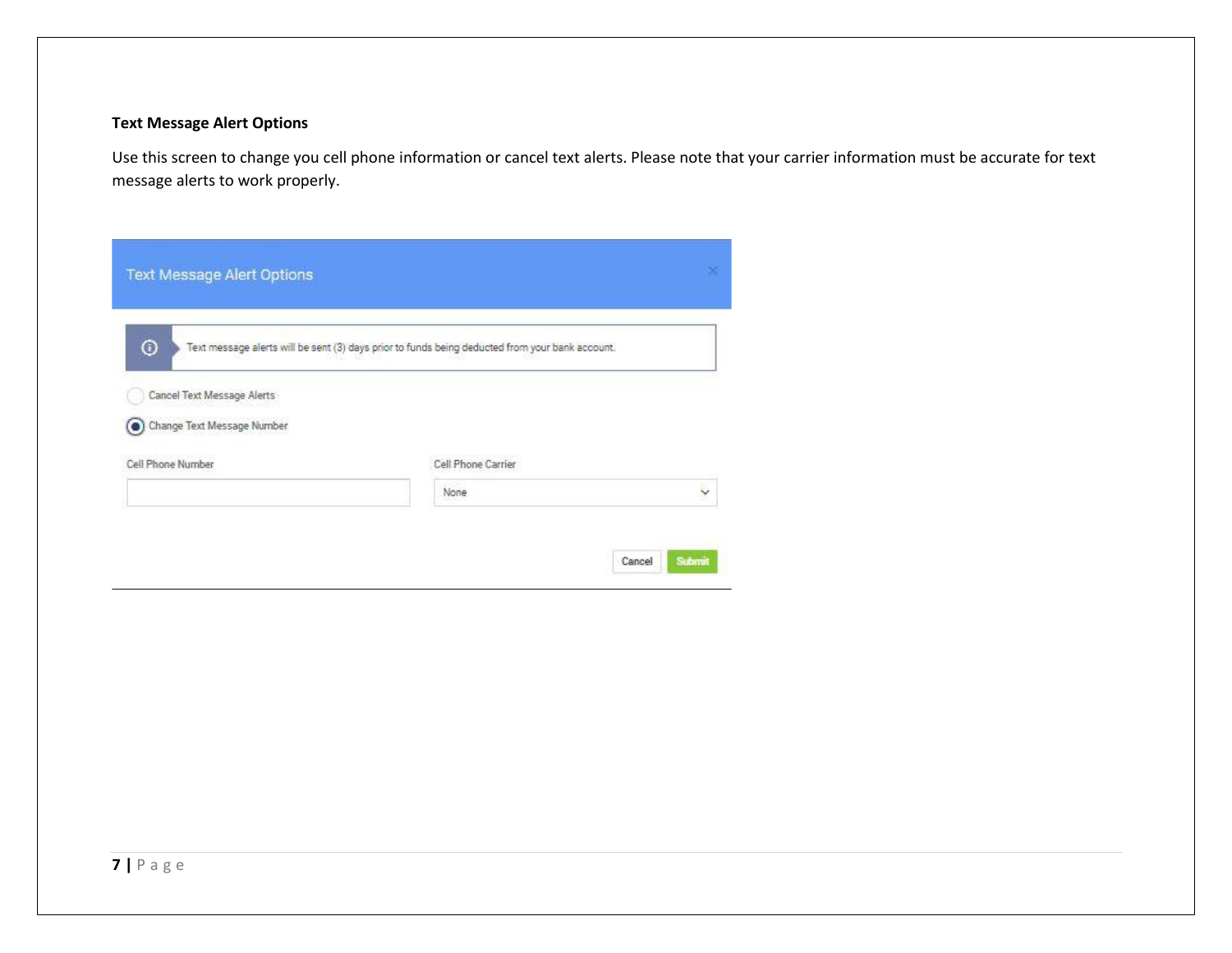#### **Update Bank Information**

Use this screen to update your bank account information by providing a new routing and bank account number.

| $^\copyright$<br>Location of Required Values: | #1234567896 000123456789 1234<br><b>Routing Number</b><br><b>Account Number</b><br><b>Check Number</b><br>000123456789<br>123456789<br>4234 |
|-----------------------------------------------|---------------------------------------------------------------------------------------------------------------------------------------------|
| New Routing Number                            | Confirm Routing Number                                                                                                                      |
| Must be 9 digits                              | Must be 9 digits                                                                                                                            |
| New Bank Account Number                       | Confirm Bank Account Number                                                                                                                 |
| Must be 4-17 digits                           | Must be 4-17 digits                                                                                                                         |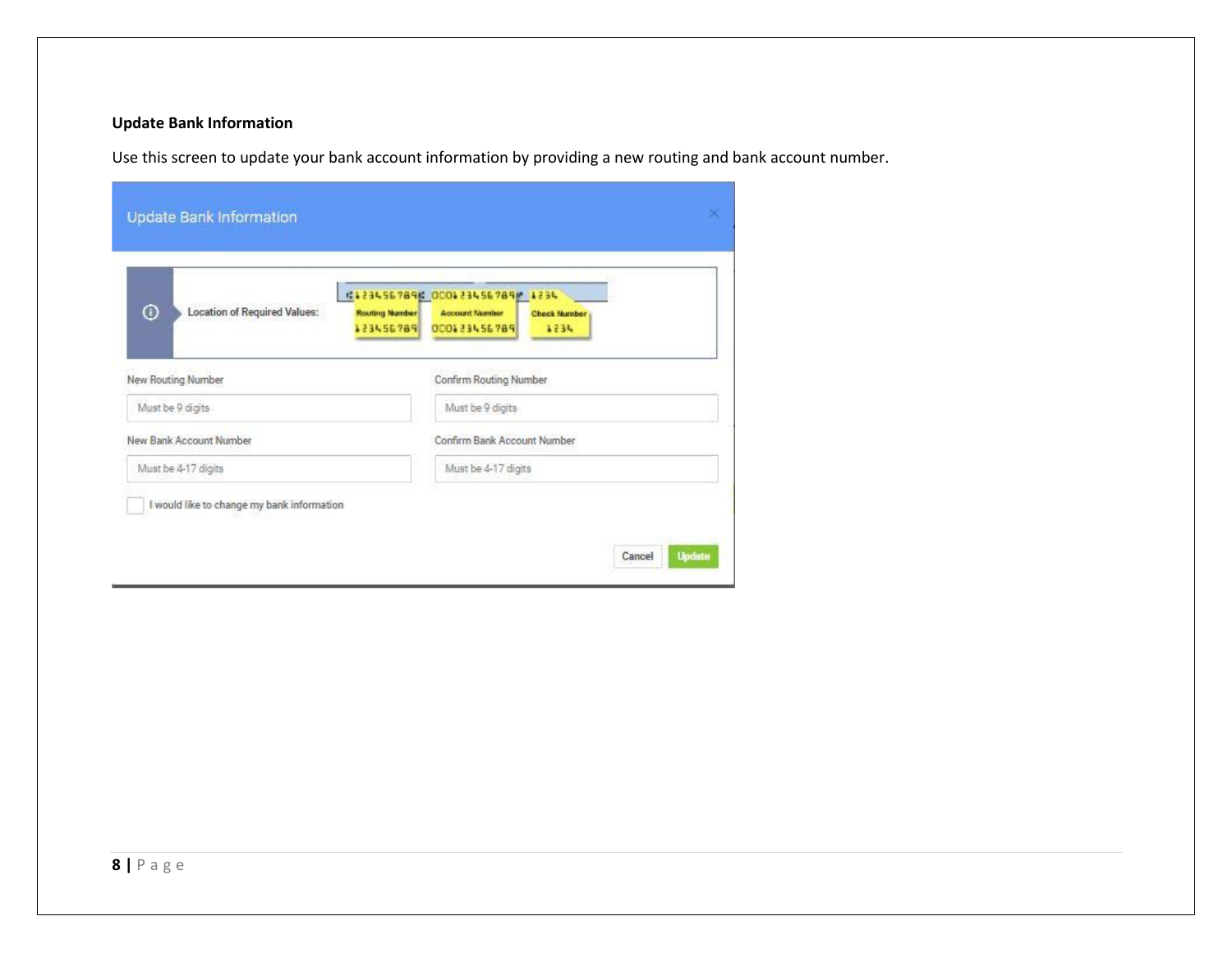#### **Unsubscribe from Automatic Bill Pay**

Use this screen to stop scheduled payments.

| Unsubscribe Automatic Bill Pay Service                 |                              |
|--------------------------------------------------------|------------------------------|
| $\boxed{\checkmark}$ I wish to stop scheduled payments | <b>Unsubscribe</b><br>Cancel |

#### **Submitting a** *separate* **One-Time Payment**

If you are signed up for automatic/recurring payments and wish to submit a *separate* one-time payment, you may do so from this screen. Simply enter the amount and date and click "**Submit Payment**".

| Amount to Pay | Payment Date                                                                                                                                                                                                                                    |
|---------------|-------------------------------------------------------------------------------------------------------------------------------------------------------------------------------------------------------------------------------------------------|
| ŝ<br>0.00     | 2/16/2021                                                                                                                                                                                                                                       |
|               | I hereby authorize Guardian Water & Power to withdraw the total amount specified above from my checking account on the<br>date specified above. I understand and acknowledge that I authorize the financial institution hereto accept specified |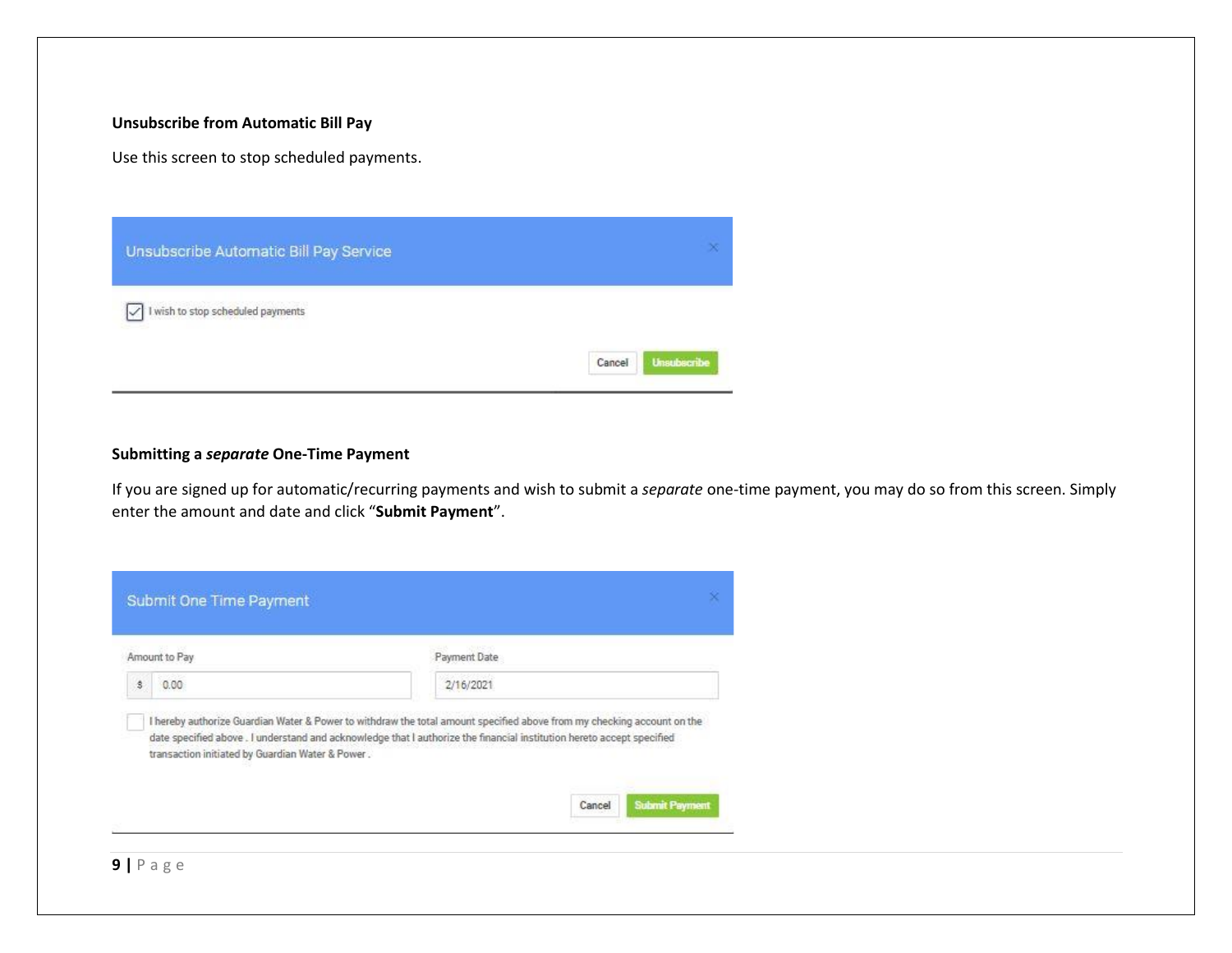#### **How to Make a Credit Card Payment:**

| Dashboard<br>the Occupant List                                                                                                                                                                                                     |                                                                                                                                                   | Property Activity for 1/31/2020 billing period                                                                                                                                                                                                                                                                                                                                                                                                                             |         |                                    |      | <b>Billing Summary</b>                                                                                                       |                                                  |                    |
|------------------------------------------------------------------------------------------------------------------------------------------------------------------------------------------------------------------------------------|---------------------------------------------------------------------------------------------------------------------------------------------------|----------------------------------------------------------------------------------------------------------------------------------------------------------------------------------------------------------------------------------------------------------------------------------------------------------------------------------------------------------------------------------------------------------------------------------------------------------------------------|---------|------------------------------------|------|------------------------------------------------------------------------------------------------------------------------------|--------------------------------------------------|--------------------|
| Utility Billing Reports<br>$\mathcal{L}$<br>E Pay Invoices<br>$\overline{\phantom{a}}$<br><b>B</b> Meter Reads<br>A Manage Profile<br>$\triangleright$ Contact Us<br>L Call Center Hours:<br>9:30 AM = 9:00 PM EST<br>877,291,3141 | 40<br><b>Total Units</b><br>40<br>Active Units<br>Non-Billing Units<br>◡<br>Vacant Units<br>$\bullet$ $\bullet$<br>œ<br><b>View Occupant List</b> | Account #                                                                                                                                                                                                                                                                                                                                                                                                                                                                  | Address | Occupant Name<br>No activity found | Date | \$1.6k<br>\$1.5k<br>\$1.4k<br>\$1.3k<br>\$1.1k<br>\$1k<br>\$875<br>\$750<br>\$625<br>\$500<br>\$375<br>\$250<br>\$125<br>\$0 |                                                  | <b>View Detail</b> |
|                                                                                                                                                                                                                                    |                                                                                                                                                   | \$39.03<br>Average bill amount for<br>1/31/2020 billing active units<br>(Amount includes Guardian billing fee)                                                                                                                                                                                                                                                                                                                                                             |         |                                    |      | Alerts for<br>1/31/2020 billing<br><b>View Details</b>                                                                       | Current Account Balance<br><b>Make a Payment</b> |                    |
|                                                                                                                                                                                                                                    |                                                                                                                                                   | $\frac{1}{2} \left( \frac{1}{2} \right) \left( \frac{1}{2} \right) \left( \frac{1}{2} \right) \left( \frac{1}{2} \right) \left( \frac{1}{2} \right) \left( \frac{1}{2} \right) \left( \frac{1}{2} \right) \left( \frac{1}{2} \right) \left( \frac{1}{2} \right) \left( \frac{1}{2} \right) \left( \frac{1}{2} \right) \left( \frac{1}{2} \right) \left( \frac{1}{2} \right) \left( \frac{1}{2} \right) \left( \frac{1}{2} \right) \left( \frac{1}{2} \right) \left( \frac$ |         |                                    |      | __                                                                                                                           |                                                  |                    |

Select the "**Make a Payment**" option in the bottom right-hand corner of your myguardianwp.com Dashboard ("home") screen.

"**Make a payment**" option:

**10 |** P a g e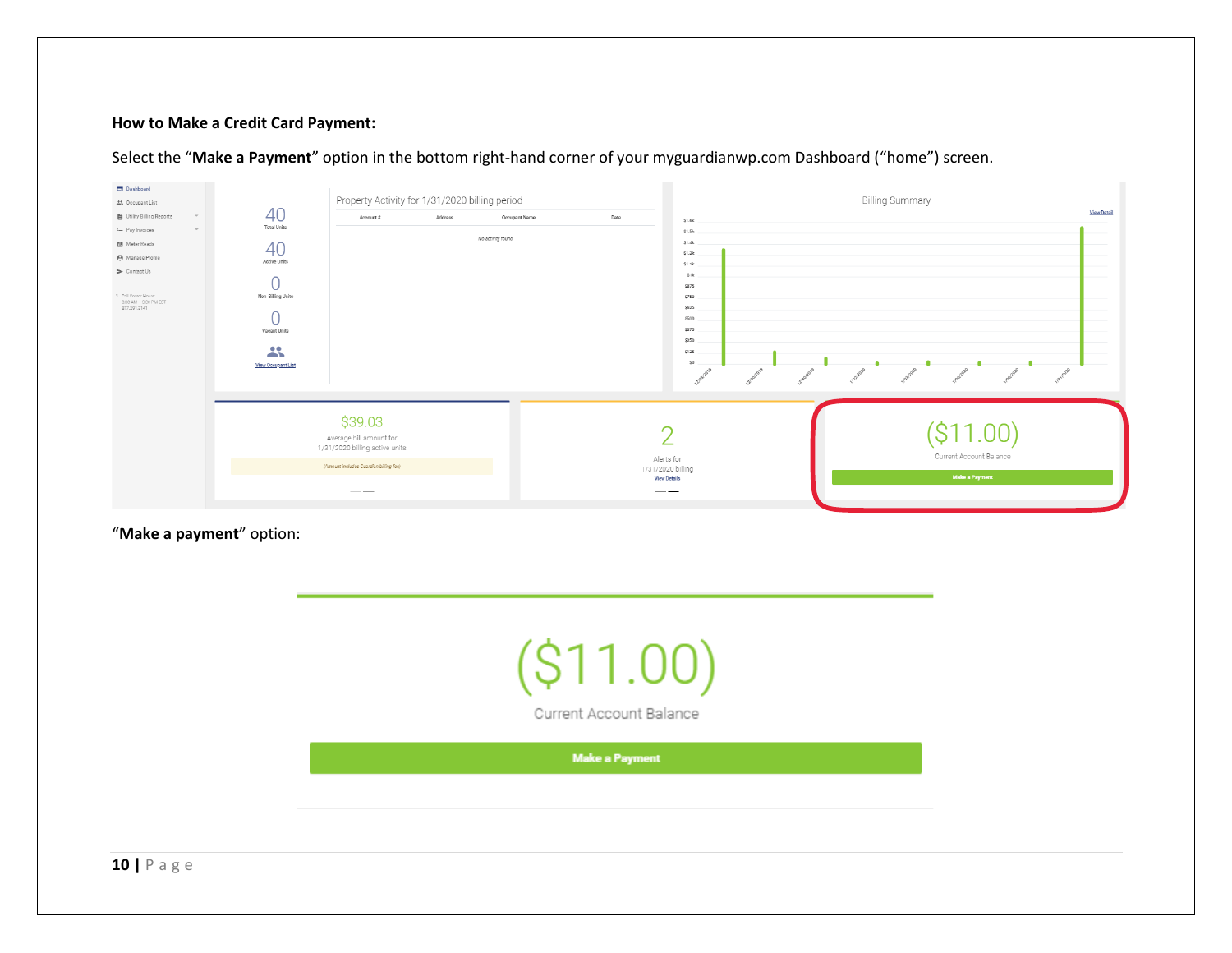#### As an alternative, you can also select "**Pay Invoices**" out to the left and then click "**Make a Credit Card Payment**":



#### "**Make a Credit Card Payment**" option:



**11 |** P a g e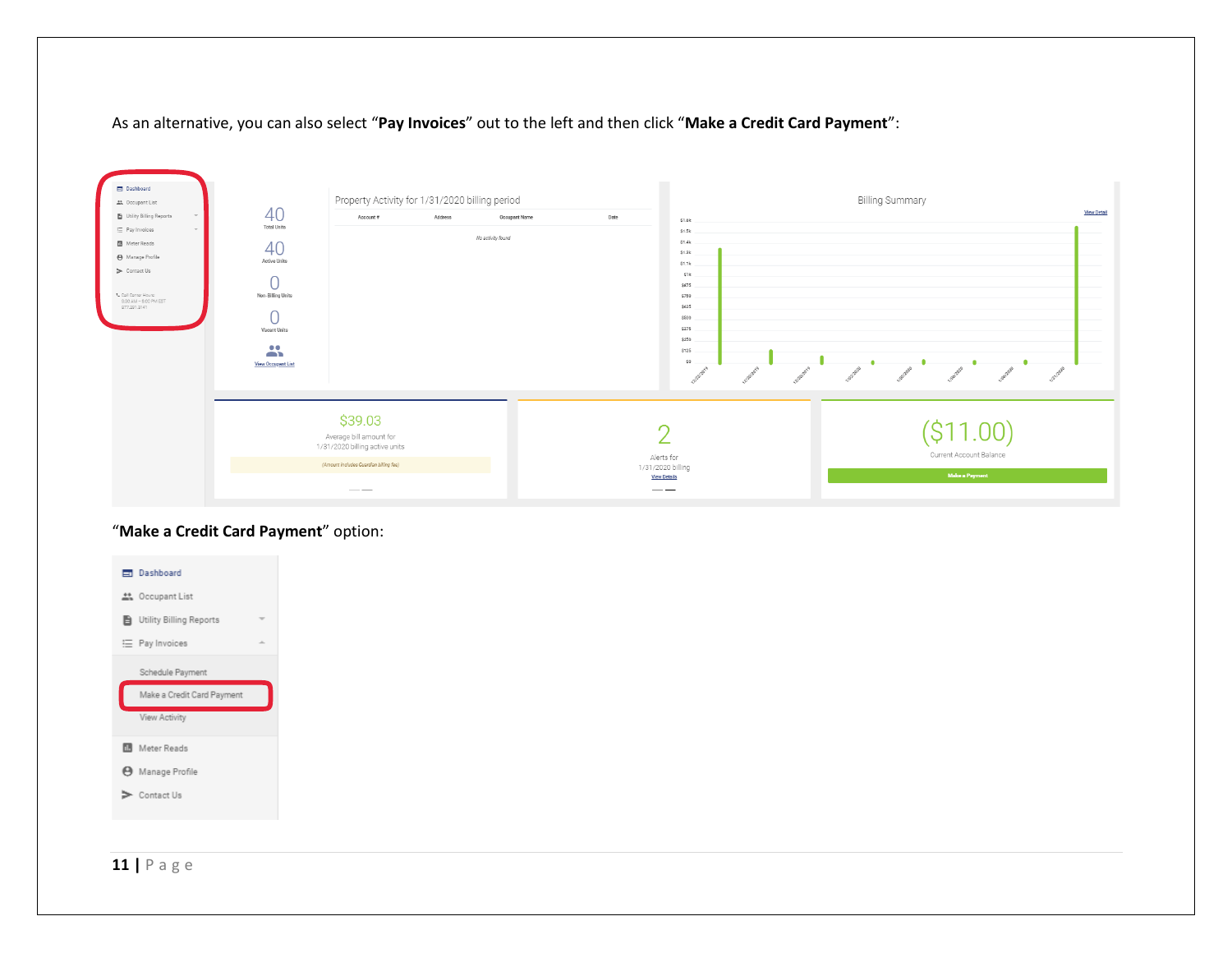**Once you are at this screen, your current balance will display and the "amount to pay" will auto-populate as the current balance**. If you wish to pay more or less than the balance, you may enter the desired amount to pay. Please note the system will not accept \$0 payments. Please also note that the system will automatically add a \$3 convenience fee. This fee cannot be waived. If you wish to avoid the fee, please use the ACH payment system, or you may send a check/money order in the mail (note that check/money orders are processed upon delivery and may experience USPS delays). You may also enter the email address to which the receipt will be sent.

#### Click "**Submit Payment**".

| Make a Credit Card Payment<br>合臣                                                                                                                                                                                                                                                                                                                                                                                                                                                                                               |                            |
|--------------------------------------------------------------------------------------------------------------------------------------------------------------------------------------------------------------------------------------------------------------------------------------------------------------------------------------------------------------------------------------------------------------------------------------------------------------------------------------------------------------------------------|----------------------------|
| <b>Total Amount Due</b>                                                                                                                                                                                                                                                                                                                                                                                                                                                                                                        |                            |
| $ \mathcal{S} =0$                                                                                                                                                                                                                                                                                                                                                                                                                                                                                                              |                            |
|                                                                                                                                                                                                                                                                                                                                                                                                                                                                                                                                |                            |
| Amount to Pay                                                                                                                                                                                                                                                                                                                                                                                                                                                                                                                  |                            |
| $\bullet$ 0                                                                                                                                                                                                                                                                                                                                                                                                                                                                                                                    |                            |
| Convenience Fee                                                                                                                                                                                                                                                                                                                                                                                                                                                                                                                |                            |
| $ \mathbf{\$} =3.00$                                                                                                                                                                                                                                                                                                                                                                                                                                                                                                           |                            |
| Total amount to be charged                                                                                                                                                                                                                                                                                                                                                                                                                                                                                                     |                            |
| \$3.00                                                                                                                                                                                                                                                                                                                                                                                                                                                                                                                         |                            |
| <b>Email Address for Receipt</b>                                                                                                                                                                                                                                                                                                                                                                                                                                                                                               |                            |
| capostolos@guardianwp.com                                                                                                                                                                                                                                                                                                                                                                                                                                                                                                      |                            |
| . Please note there is a \$3 convenience fee. To bypass this fee, please make a one-time ACH payment or sign up for scheduled ACH payments here. You can also send a check or money order to: Guardian Water & Power P.O. Box 1<br>. If payment is returned due to Non Sufficient Funds, there is a \$20 charge from the bank that received payment.<br>$\odot$<br>. Approved Payments are instantly applied to your account.<br>· For technical support, please contact Customer Service at (614) 291-3141 or (877) 291-3141. |                            |
| Cancel                                                                                                                                                                                                                                                                                                                                                                                                                                                                                                                         | $\checkmark$ Submit Paymen |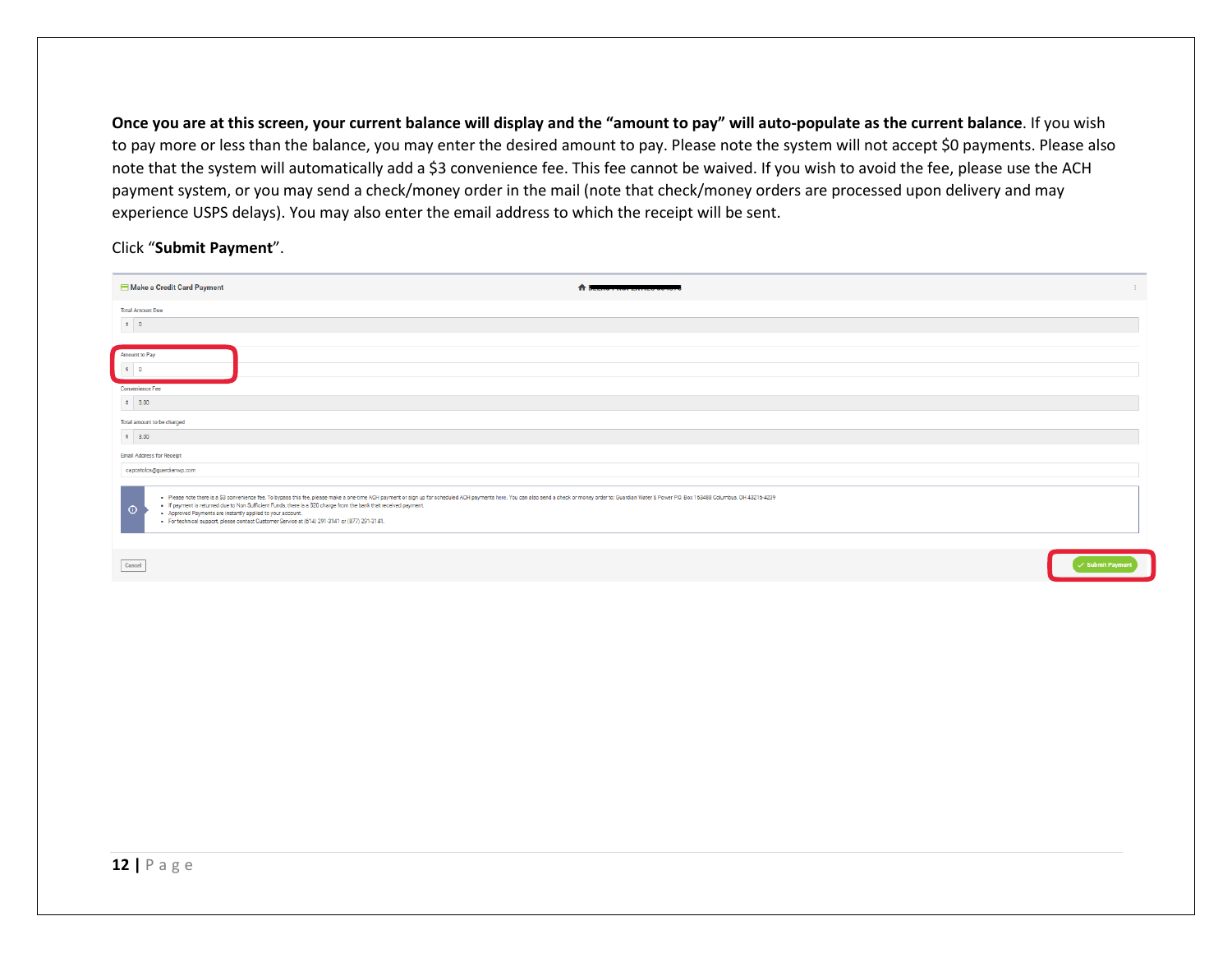After you click "**Submit Payment**", you will then be prompted to enter your card and billing information. Simply fill in the required information or alter any auto-populated information.

Once complete, hit "**Pay**" or "**Cancel**" if you need to cancel.

| Credit Card                          | <b>Bank Account</b> (USA Only) |             |
|--------------------------------------|--------------------------------|-------------|
| Card Number<br>1234 5678 9012 3456   | Exp. Date *                    | Card Code * |
| <b>Billing Address</b>               |                                |             |
| <b>First Name</b>                    | Last Name                      |             |
| <b>Billing Country</b><br><b>USA</b> | Zip                            |             |
| <b>Street Address</b>                | City                           |             |
| State                                | Phone Number                   |             |
| Pay                                  | Cancel                         |             |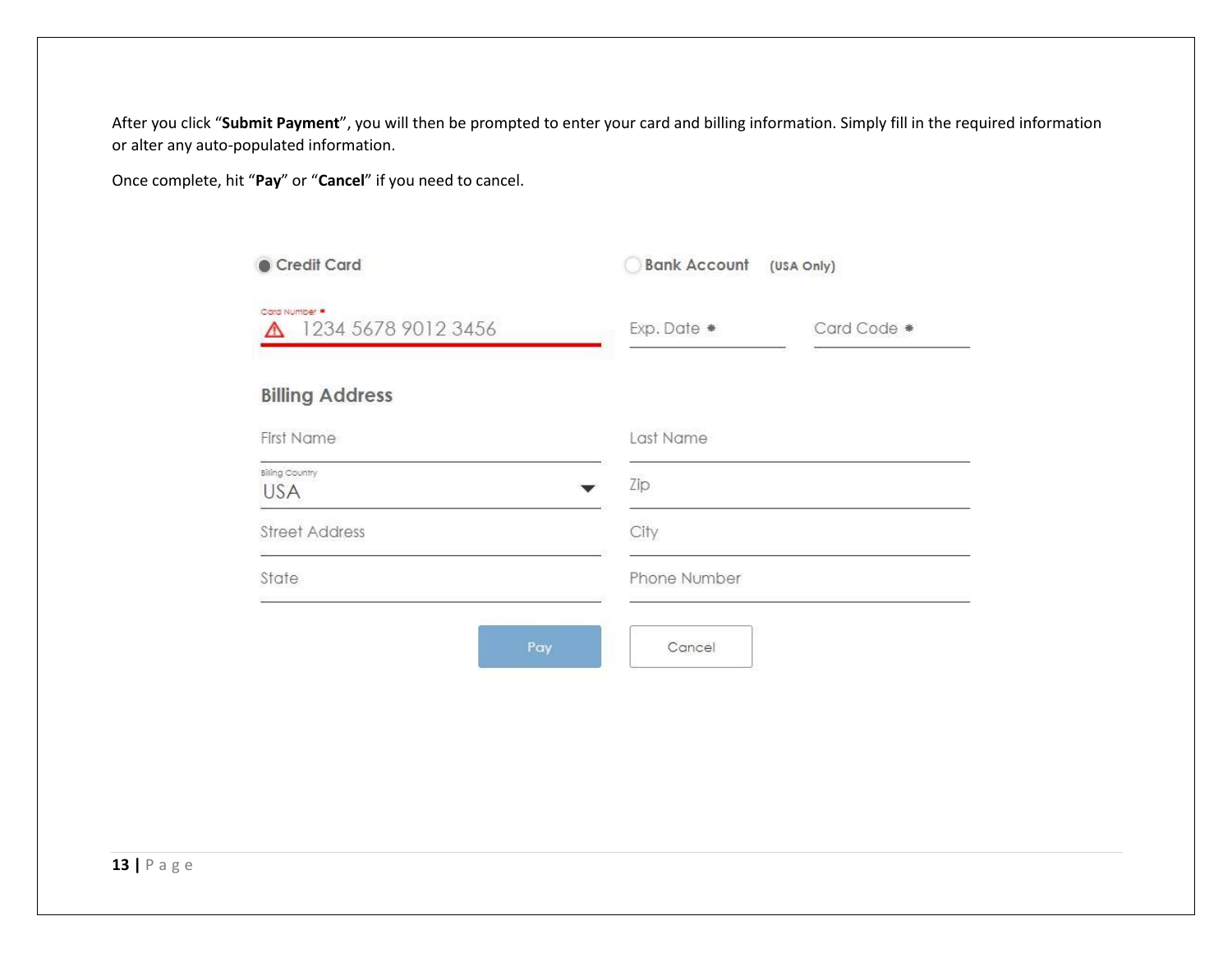The system will present you with confirmation slides to make sure you are comfortable with the payment amount and credit card information. Click "**Continue**".

Tue Feb 16 2021 9:05:58 AM

Continue

## Thank you for your payment.

# $$13.00$

**Hide Details** 

Total

 $$13.00$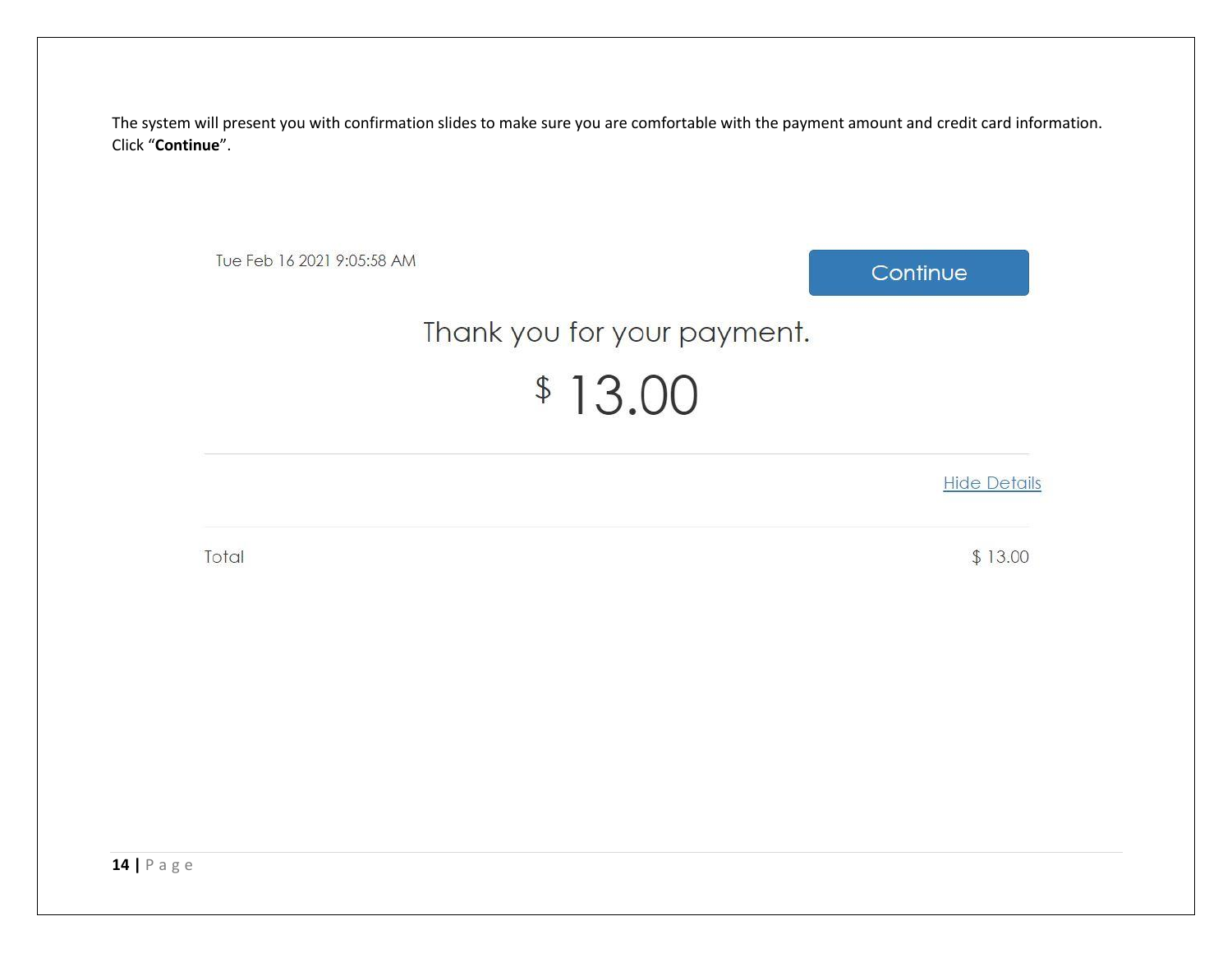After submitting the payment, you will see a confirmation/receipt which includes your payment amount and transaction ID, as shown in the example below:

### Payment Details

 $\times$ 

|        | Transaction ID 42506873264 |  |
|--------|----------------------------|--|
| Amount | \$10.00                    |  |
| Fee    | \$3.00                     |  |
| Date   | 02/16/2021                 |  |
| Type   | Credit Card                |  |
| Status | Approved                   |  |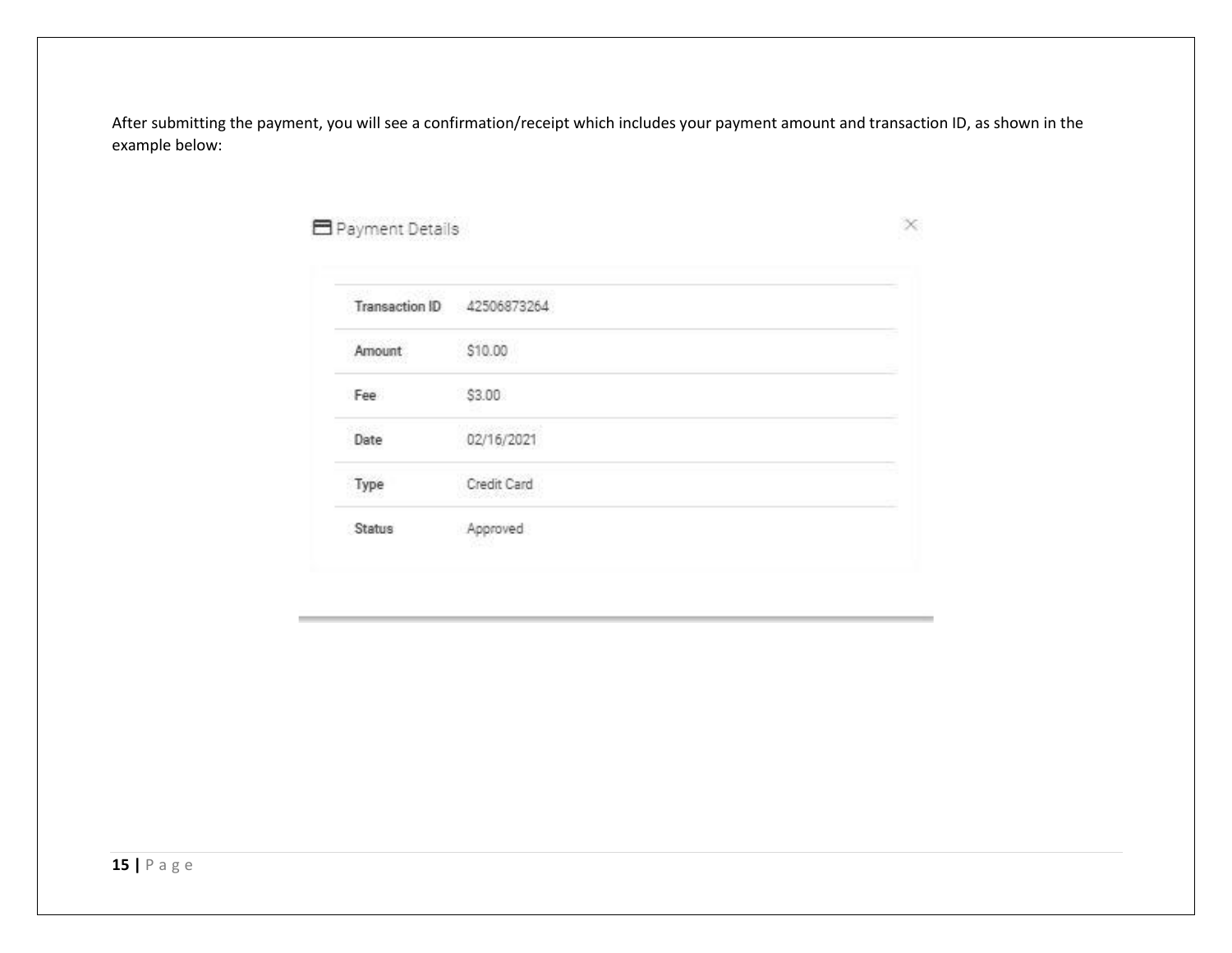#### **To view payment history/activity**, click "**View Activity**":



#### You can see invoice and payment amounts. You can also click "**invoice**" and "**receipt**" to view and download previous invoices and receipts.

| Make a Credit Card Payment    |            | <b>ED Setup ACH Payment</b> |           |          |               | Current Balance: (\$11.00)      |
|-------------------------------|------------|-----------------------------|-----------|----------|---------------|---------------------------------|
| E Pay Invoices                |            |                             |           |          |               |                                 |
|                               |            |                             |           |          |               |                                 |
| <b>Type</b>                   | Date       | 11                          | Amount    | Balance  | <b>Status</b> |                                 |
| Convenience Fee               | 2021-02-22 |                             | \$3.00    | (S14.00) | Pald          |                                 |
| Payment                       | 2021-02-22 |                             | (S4.00)   | (S17.00) |               | $\overline{\mathbf{B}}$ Receipt |
| Convenience Fee               | 2021-02-16 |                             | \$3.00    | (S13.00) | Pald          |                                 |
| Payment                       | 2021-02-16 |                             | (S13.00)  | (S16.00) |               | $B$ Receipt                     |
| Convenience Fee               | 2021-01-14 |                             | \$0.00    | (S3.00)  | Pald          |                                 |
| Payment                       | 2021-01-13 |                             | (S454.00) | (S3.00)  |               | $B$ Receipt                     |
| Invoice                       | 2020-01-31 |                             | \$220.00  | \$451.00 | Pold          | $\odot$ Invoice                 |
| Invoice                       | 2020-01-24 |                             | \$5.50    | \$231.00 | Pold          | $\odot$ Invoice                 |
| Invoice                       | 2020-01-24 |                             | \$5.50    | \$225.50 | Pald          | $\Theta$ Invoice                |
| Invoice                       | 2019-12-23 |                             | \$220.00  | \$220.00 | Pald          | $\Theta$ Invoice                |
| Showing 1 to 10 of 10 entries |            |                             |           |          |               | 1 Next<br>Previous              |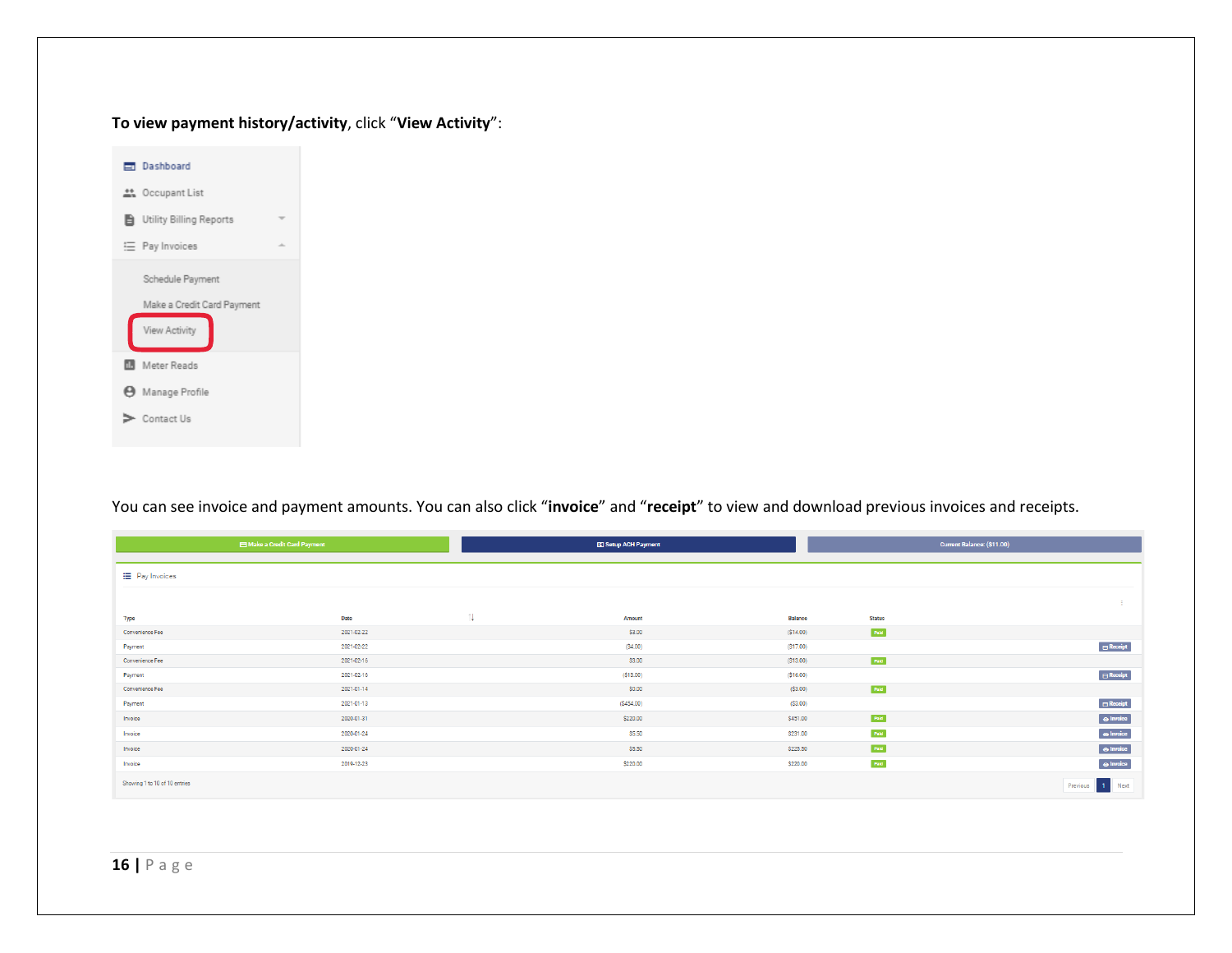Below the invoices and payment amounts, you will see an "**ACH Activity Log**" which shows any and all ACH activity on your myguardianwp.com account. You can see information such as when you signed up for scheduled payments, when a payment is scheduled, when you unsubscribe from scheduled payments, when a payment is applied to your account, etc.

**ACH Activity Logs** Description

 $\Box$  Amount **Payment Date**   $\uparrow\downarrow$  – Logged On

 $\uparrow \downarrow$  By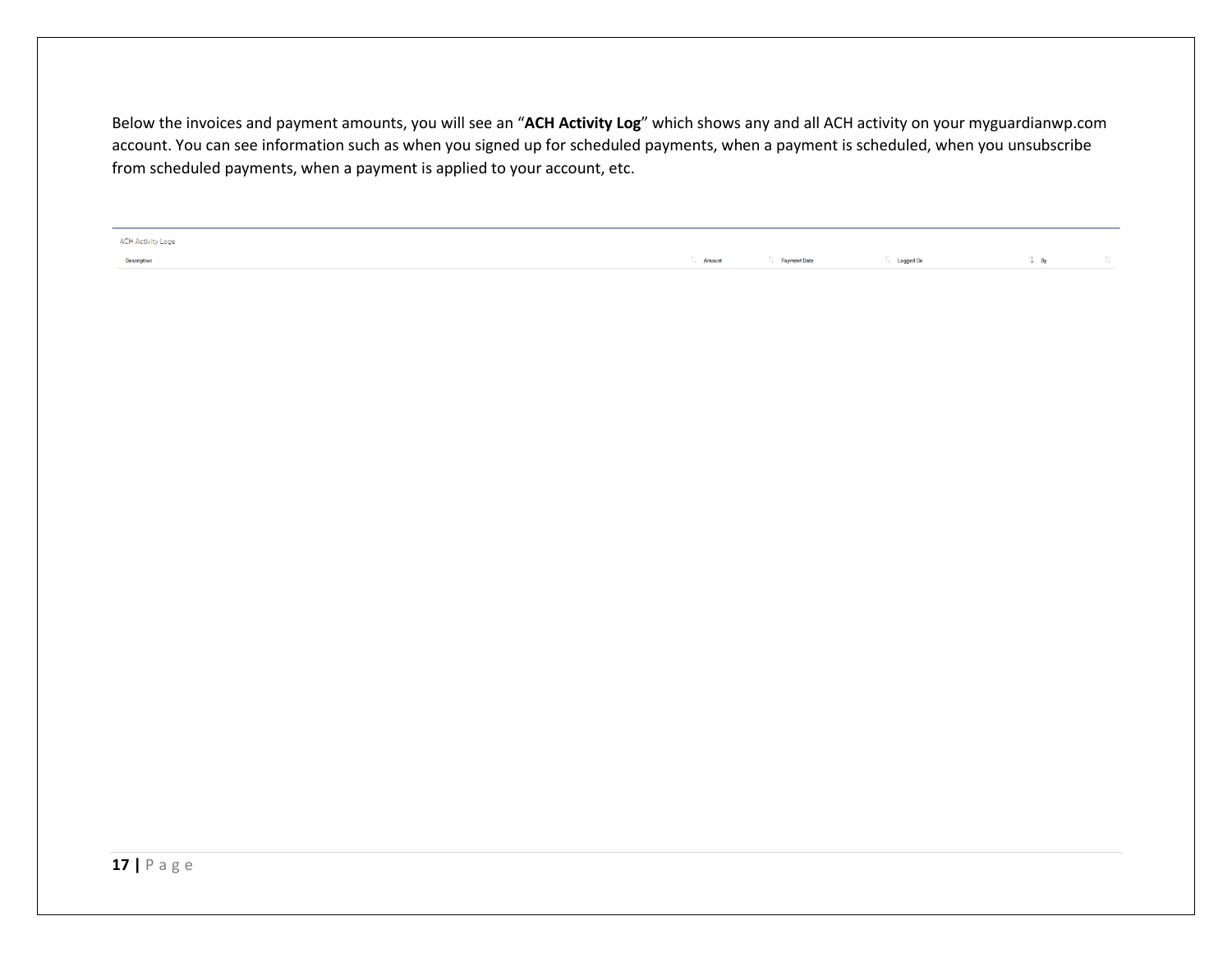#### **How to submit a move in/out or request a "final bill"**

We have added a new feature for submitting move in/outs and requesting final bills via your myguardianwp.com portal. Please note that we are working on additional updates to myguardianwp.com that will allow your move in/outs and final bills to be processed automatically. We will send you a notification about when this feature is ready to be launched. In the meantime, please understand that if you are requesting a final bill, a Guardian representative will email you the final bill.

To submit a move in/out, start by navigating to "**Occupant List**" out to the left side of the screen.

| Dashboard<br>ET.        |   | <b>At Occupant List</b> |
|-------------------------|---|-------------------------|
| 21 Occupant List        |   |                         |
| Utility Billing Reports | ÷ | ACCOUNT#                |
| 三 Pay Invoices          | ₩ |                         |
| Meter Reads             |   |                         |
| Manage Profile<br>Θ     |   | Pending Change          |
| Contact Us              |   | <b>Update</b><br>E      |

Find the resident you want to move in/out and click "**Update**" on the left side of the line. Please note that you may filter by account number to locate the desired resident.

Once you select "**Update**" you will need see the "**Request Form**" shown below: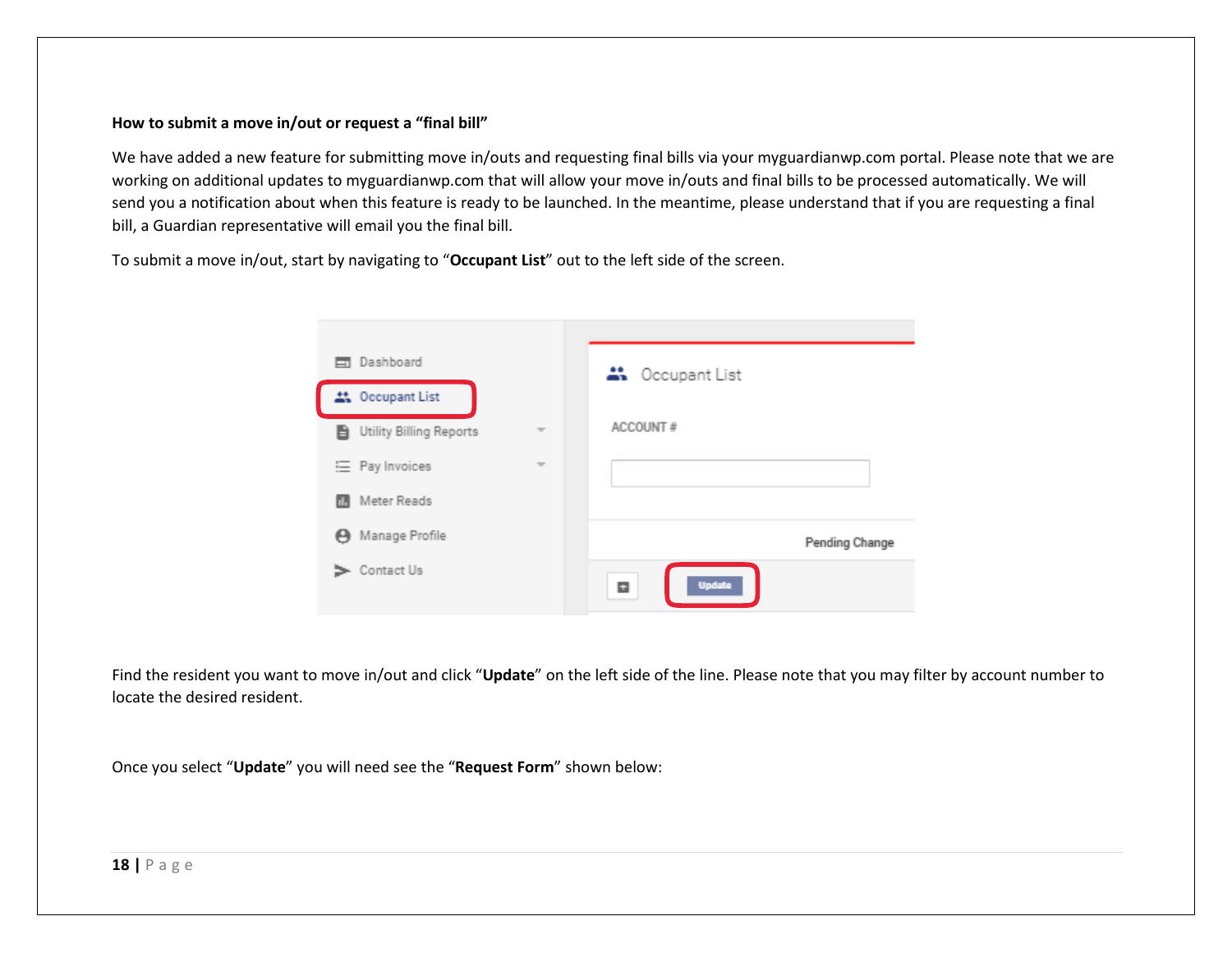#### **Request Form**

For "**Type of Request**", select "**Move In/Out Request**". If you are moving the resident out, then you need to select the move out date.

You may also select if you would like Guardian to email you a final bill on the selected date (If a final bill is not needed, then leave this box unchecked).

You may also select that you would like to move a new resident in if you are moving one out.

Please note that you only need to input a meter read if the property is read manually by a meter reader. If your property is read electronically instead, you should leave this blank.

Fill in the authorization name and email; you may also cc other email addresses as needed. You will click "**Send**" to submit. To void, simply click "**Cancel**".

Guardian will then process the request and email you a final bill if applicable.

Please note that the request will be processed with the appropriate reading/billing cycle, so it may take up to about 30 days to see it reflected in the system. Move outs with final bills will be processed on or after the move out date.

| Information For Move Out                                                                                                                                                                                                                                                                             |  |
|------------------------------------------------------------------------------------------------------------------------------------------------------------------------------------------------------------------------------------------------------------------------------------------------------|--|
|                                                                                                                                                                                                                                                                                                      |  |
| Move Out Date<br>Please produce a final bill (please note that the bill will be emailed to you<br>by a Guardian representative on or after the selected date)                                                                                                                                        |  |
| Move resident out & move new resident in                                                                                                                                                                                                                                                             |  |
| Please note:<br>If your property is manually read by a meter reader, please provide Guardian with a meter read for the requested date.<br>Otherwise, if left blank, Guardian will bill according to our billing cycles.<br>If your property is read electronically, please leave this section blank. |  |
| <b>Recent Read</b><br>5306 Cubic Feet Billed On 1/17/2020                                                                                                                                                                                                                                            |  |
| Meter Read                                                                                                                                                                                                                                                                                           |  |
| Authorization                                                                                                                                                                                                                                                                                        |  |
| Authorized By                                                                                                                                                                                                                                                                                        |  |
| <b>Authorization Email</b>                                                                                                                                                                                                                                                                           |  |
| Email (cc)<br>Separate CC emails with a semi-colon (";") Example "john@test.com; bob@yahoo.com"                                                                                                                                                                                                      |  |
| Please note:<br>Please note that due to the timing of our billing cycles, it may take up to 30 days to process this request. Thank you for your<br>patience.                                                                                                                                         |  |

Cancel